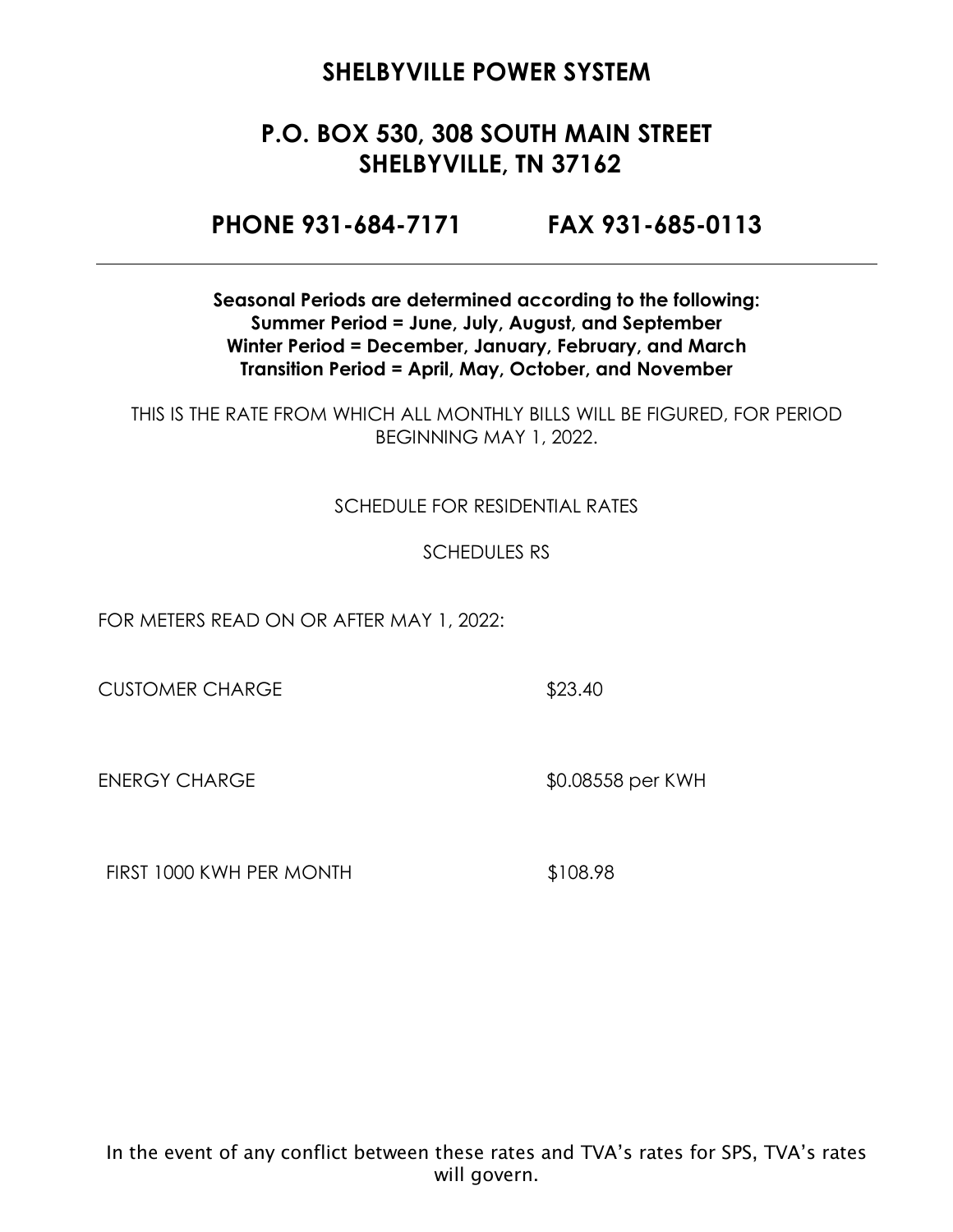# **P.O. BOX 530, 308 SOUTH MAIN STREET SHELBYVILLE, TN 37162**

#### **PHONE 931-684-7171 FAX 931-685-0113**

#### **Seasonal Periods are determined according to the following: Summer Period = June, July, August, and September Winter Period = December, January, February, and March Transition Period = April, May, October, and November**

THIS IS THE RATE FROM WHICH ALL MONTHLY BILLS WILL BE FIGURED, FOR PERIOD BEGINNING MAY 1, 2022.

#### SCHEDULE FOR COMMERCIAL RATES

SCHEDULES GSA (LESS THAN 50 KW)

FOR METERS READ ON OR AFTER MAY 1, 2022:

GSA1:

IF CUSTOMER'S CURRENTLY EFFECTIVE CONTRACT DEMAND, IF ANY, OR ITS HIGHEST BILLING DEMAND DURING THE LATEST 12-MONTH PERIOD IS NOT MORE THAN 50 KW AND THE CUSTOMER'S MONTHLY ENERGY TAKINGS FOR ANY MONTH DURING SUCH PERIOD DO NOT EXCEED, 15,000 KILOWATT HOURS:

CUSTOMER CHARGE:

- If the customer's energy usage does not exceed  $500$  KWHRS =  $$27.00$
- If the customer's energy usage is greater than  $500$  KWHRS =  $$46.00$

ENERGY CHARGE  $$0.09491$  per KWH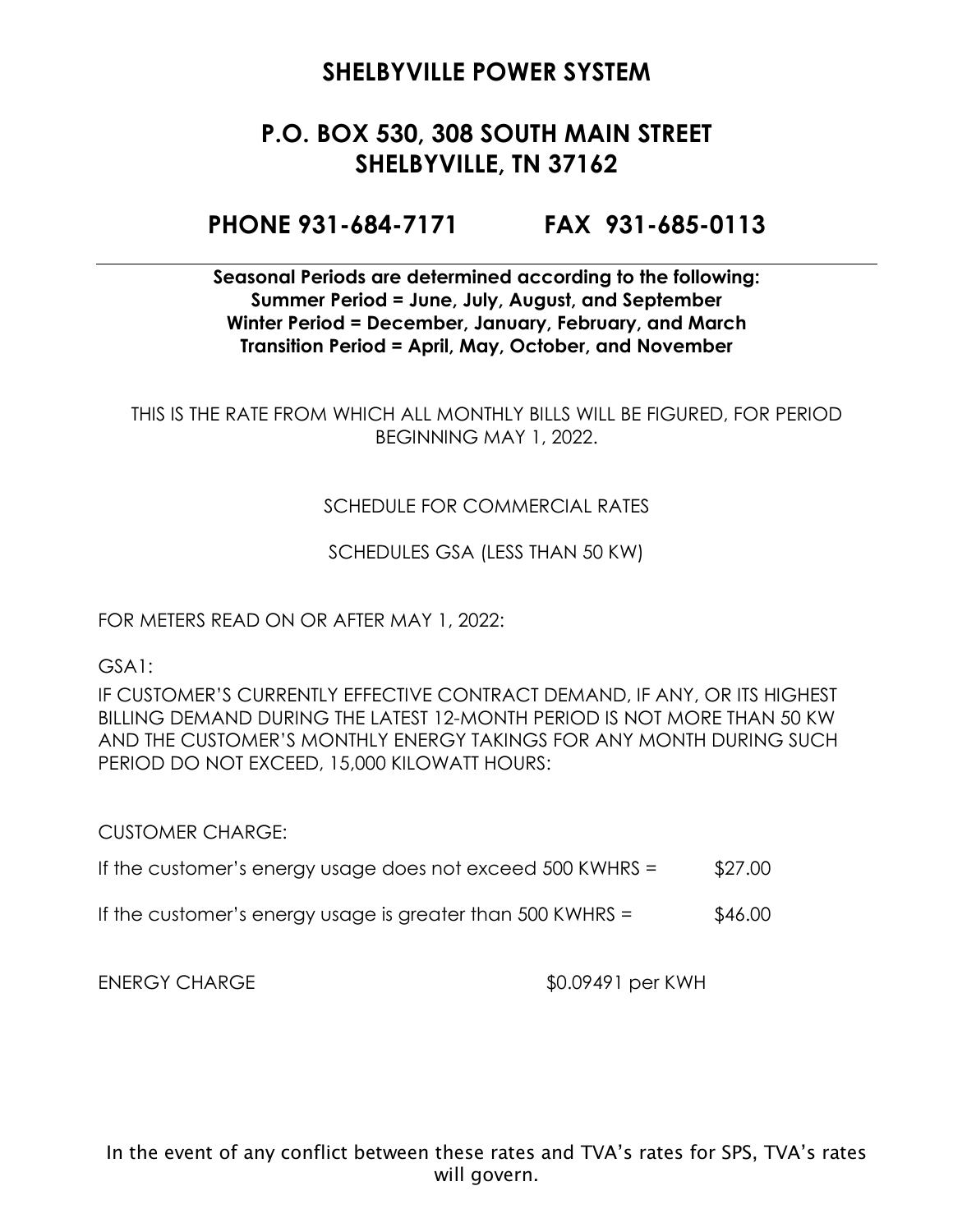# **P.O. BOX 530, 308 SOUTH MAIN STREET SHELBYVILLE, TN 37162**

#### **PHONE 931-684-7171 FAX 931-685-0113**

**Seasonal Periods are determined according to the following: Summer Period = June, July, August, and September Winter Period = December, January, February, and March Transition Period = April, May, October, and November**

THIS IS THE RATE FROM WHICH ALL MONTHLY BILLS WILL BE FIGURED, FOR PERIOD BEGINNING MAY 1, 2022.

#### SCHEDULE FOR COMMERCIAL/INDUSTRIAL RATES

SCHEDULES GSA (FROM 50 KW TO 1000 KW)

FOR METERS READ ON OR AFTER MAY 1, 2022:

GSA2:

IS CUSTOMER'S CURRENTLY EFFECTIVE CONTRACT DEMAND, IF ANY, OR ITS HIGHEST BILLING DEMAND DURING THE LATEST 12-MONTH PERIOD IS GREATER THAN 50 KW BUT NOT MORE THAN 1000 KW AND THE CUSTOMER'S MONTHLY ENERGY TAKINGS FOR ANY MONTH DURING SUCH PERIOD EXCEED 15,000 KILOWATT HOURS:

\$200.00

DEMAND CHARGE:

FIRST 50 KW PER MONTH \$8.00 per KW OVER 50 KW PER MONTH \$13.13 per KW

ENERGY CHARGE:

| FIRST 15,000 KWH PER MONTH | \$0.08004 per KWH |
|----------------------------|-------------------|
| OVER 15,000 KWH PER MONTH  | \$0.05885 per KWH |

In the event of any conflict between these rates and TVA's rates for SPS, TVA's rates will govern.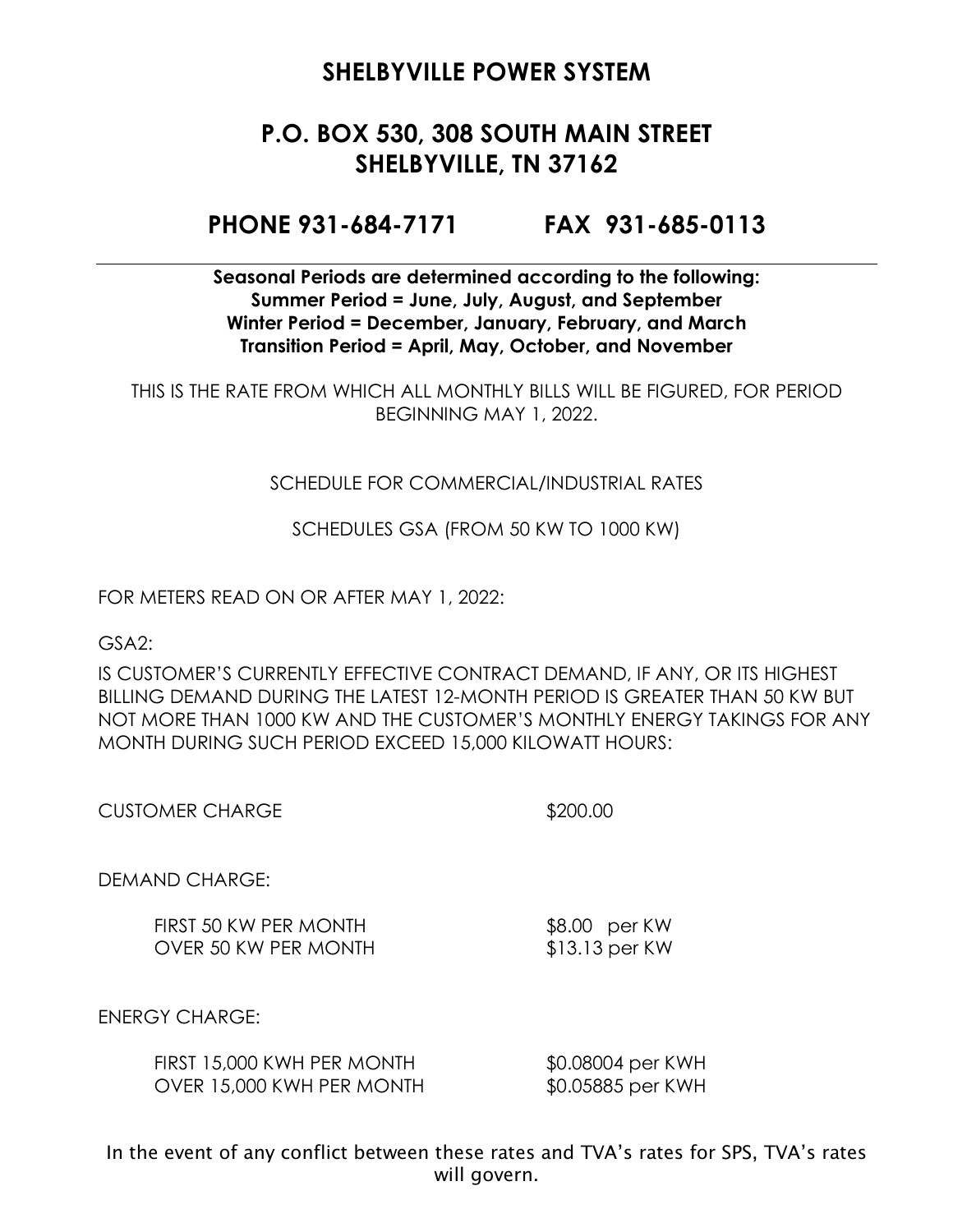# **P.O. BOX 530, 308 SOUTH MAIN STREET SHELBYVILLE, TN 37162**

**PHONE 931-684-7171 FAX 931-685-0113**

**Seasonal Periods are determined according to the following: Summer Period = June, July, August, and September Winter Period = December, January, February, and March Transition Period = April, May, October, and November**

THIS IS THE RATE FROM WHICH ALL MONTHLY BILLS WILL BE FIGURED, FOR PERIOD BEGINNING MAY 1, 2022.

#### COMMERCIAL/INDUSTRIAL RATES

GSA3, Greater than 1000 KW Contract or Highest 12 Month Measured KW greater than 1000 KW

But Measured KW for month is less than 1000 KW

CUSTOMER CHARGE \$650.00

DEMAND CHARGE

|               | <b>First 1000 KW</b><br>Over 1000 KW | $$11.97$ per KW<br>$$11.97$ per KW |
|---------------|--------------------------------------|------------------------------------|
| ENERGY CHARGE | AII KWHR                             | \$0.06717 per KWHR                 |

GSA3, Greater than 1000 KW Contract or Highest 12 Month Measured KW greater than 1000 KW (Must be eligible for General Manufacturing Credit)

Measured KW for month is greater than 1000 KW

CUSTOMER CHARGE \$650.00

DEMAND CHARGE

First 1000 KW \$10.59 per KW Over 1000 KW \$10.34 per KW

ENERGY CHARGE ALL KWHR \$0.05641 per KWHR

In the event of any conflict between these rates and TVA's rates for SPS, TVA's rates will govern.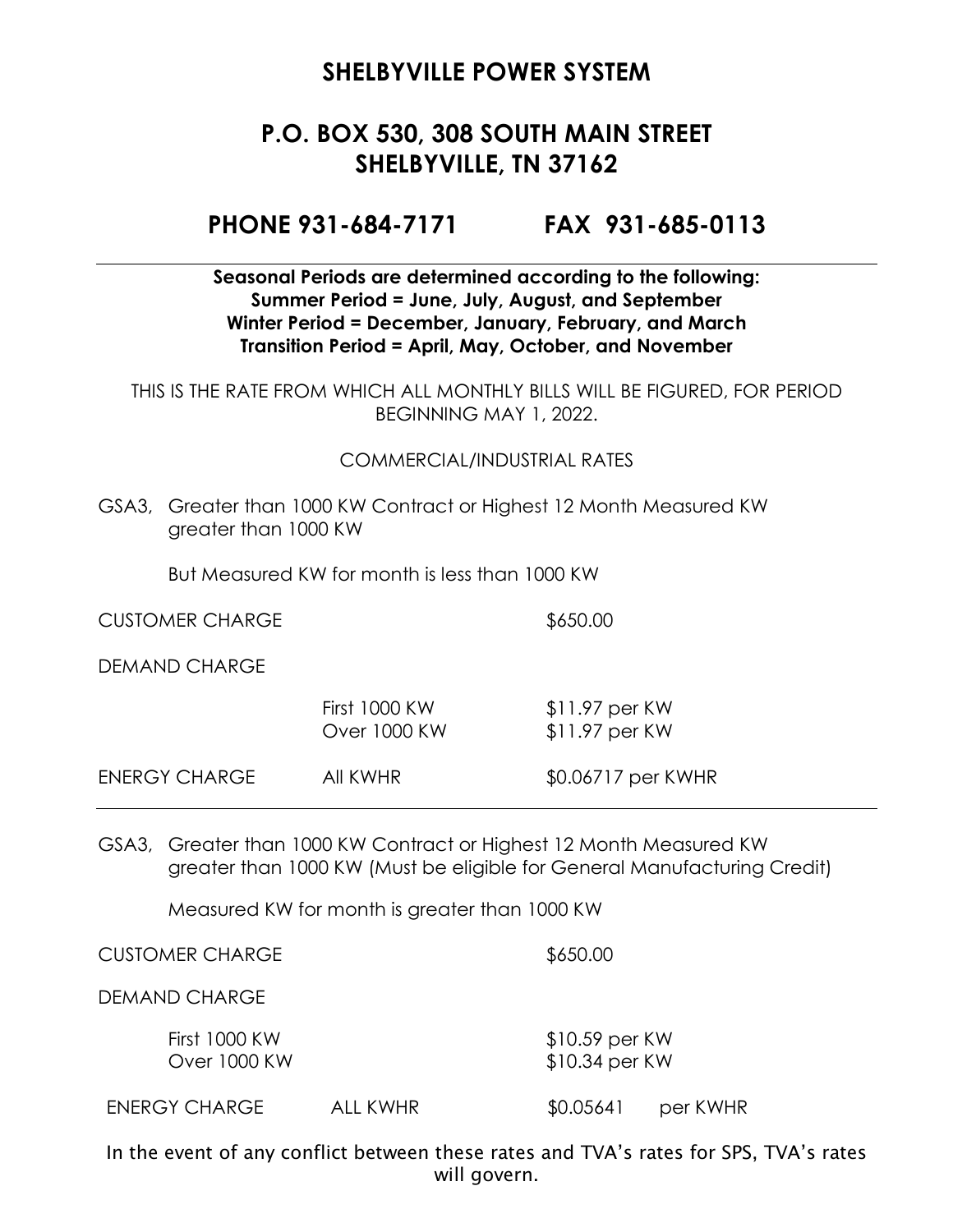### **P.O. BOX 530, 308 SOUTH MAIN STREET SHELBYVILLE, TN 37162**

#### **PHONE 931-684-7171 FAX 931-685-0113**

#### **Seasonal Periods are determined according to the following: Summer Period = June, July, August, and September Winter Period = December, January, February, and March Transition Period = April, May, October, and November**

(Determination of On-peak and Off-peak Hours)

Except for Saturdays and Sundays and the weekdays that are observed as Federal Holidays for New Year's Day, Memorial Day, Independence Day, Labor Day, Thanksgiving Day and Christmas Day and provided further that on-peak hours shall not include hours that fall on November 1 of each year when November 1 falls on any day other than Monday. On-peak hours for each day shall for purposes of Standard Service be from 1 p.m. to 7 p.m. during the months of April, May, June, July, August, September and October and from 4 a.m. to 10 a.m. during the months of February, February, March, November and December. All other hours of each day and all hours of such expected days shall be off-peak hours.

THIS IS THE RATE FROM WHICH ALL MONTHLY BILLS WILL BE FIGURED, FOR PERIOD BEGINNING MAY 1, 2022.

TOU-MSB Greater than 5000 KW Contract or Highest 12 Month Measured KW greater than 5000 and SIC is 20-39

Measured KW for month is less than 5000 KW

Manufacture Rates

CUSTOMER CHARGE \$1,850.00

DEMAND CHARGE All KW On-Peak \$9.27 per KW Off-Peak \$2.26 per KW

Energy Charge First 425 KWHR/KW On-Peak (all KWHR) \$0.05882 per KWHR Off-Peak (first 200 hours) \$0.05882 per KWHR (Example 425 \* KW compared to measured KWHR)

Off-Peak: Next 200 KWHR/KW \$0.02603

Off-Peak: Additional KWH \$0.02348

Facilities Rental (Delivery Point less than 46 KV) \$0.93 per KW

Equipment Rental 1.5% of Installed Cost per month

In the event of any conflict between these rates and TVA's rates for SPS, TVA's rates will govern.